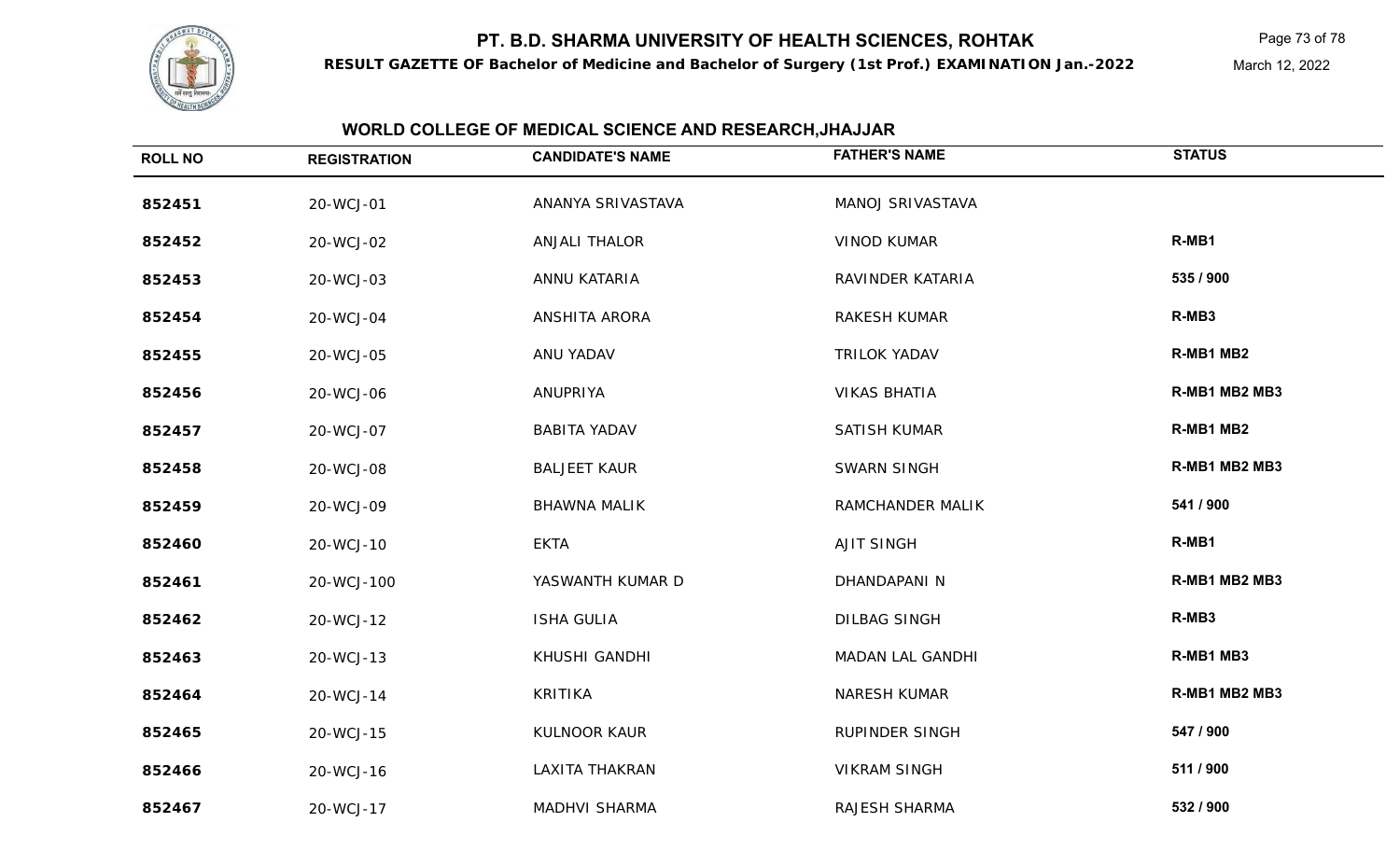

**RESULT GAZETTE OF Bachelor of Medicine and Bachelor of Surgery (1st Prof.) EXAMINATION Jan.-2022**

Page 74 of 78

March 12, 2022

| <b>ROLL NO</b> | <b>REGISTRATION</b> | <b>CANDIDATE'S NAME</b> | <b>FATHER'S NAME</b>       | <b>STATUS</b> |
|----------------|---------------------|-------------------------|----------------------------|---------------|
| 852468         | 20-WCJ-18           | <b>NIDHI</b>            | <b>MANOJ KUMAR</b>         | 533 / 900     |
| 852469         | 20-WCJ-19           | <b>NIDHI</b>            | <b>ASHOK KUMAR</b>         | R-MB1 MB2     |
| 852470         | 20-WCJ-20           | NIHARIKA SINGH          | AMARPAL SINGH              | 525 / 900     |
| 852471         | 20-WCJ-21           | NIHARIKA TANWANI        | MULCHAND TANWANI           | 526 / 900     |
| 852472         | 20-WCJ-22           | NIKITA BHATI            | <b>JAIVEER BHATI</b>       | R-MB1 MB2 MB3 |
| 852473         | 20-WCJ-23           | NISHAT TASHNIM          | HABIBAR RAHAMAN MALLICK    | R-MB1         |
| 852474         | 20-WCJ-24           | PARINITA                | <b>LAKHAN LAL</b>          | R-MB1 MB2 MB3 |
| 852475         | 20-WCJ-25           | PAYAL                   | <b>BIRENDER SINGH</b>      | R-MB1 MB2 MB3 |
| 852476         | 20-WCJ-26           | <b>PRACHI</b>           | <b>CHANDER PARKASH</b>     | R-MB1 MB2 MB3 |
| 852477         | 20-WCJ-27           | PRIYA                   | RAJESH KUMAR               | 563 / 900     |
| 852478         | 20-WCJ-28           | PRIYA                   | <b>DEVENDER KUMAR</b>      | R-MB1         |
| 852479         | 20-WCJ-29           | PRIYA WALIA             | PANKAJ WALIA               | 512 / 900     |
| 852480         | 20-WCJ-30           | RASHMI KUMARI           | <b>BAL KISHAN</b>          | 533 / 900     |
| 852481         | 20-WCJ-31           | RITIKA KHANDELWAL       | <b>INDRESH KUMAR GUPTA</b> | R-MB1 MB2 MB3 |
| 852482         | 20-WCJ-32           | <b>RIYA</b>             | VIJAY JINDAL               | R-MB1         |
| 852483         | 20-WCJ-33           | SANSKRITI               | <b>BIJENDER KUMAR</b>      | 547 / 900     |
| 852484         | 20-WCJ-34           | <b>SIMRAN</b>           | SATBIR SINGH               | R-MB1 MB2 MB3 |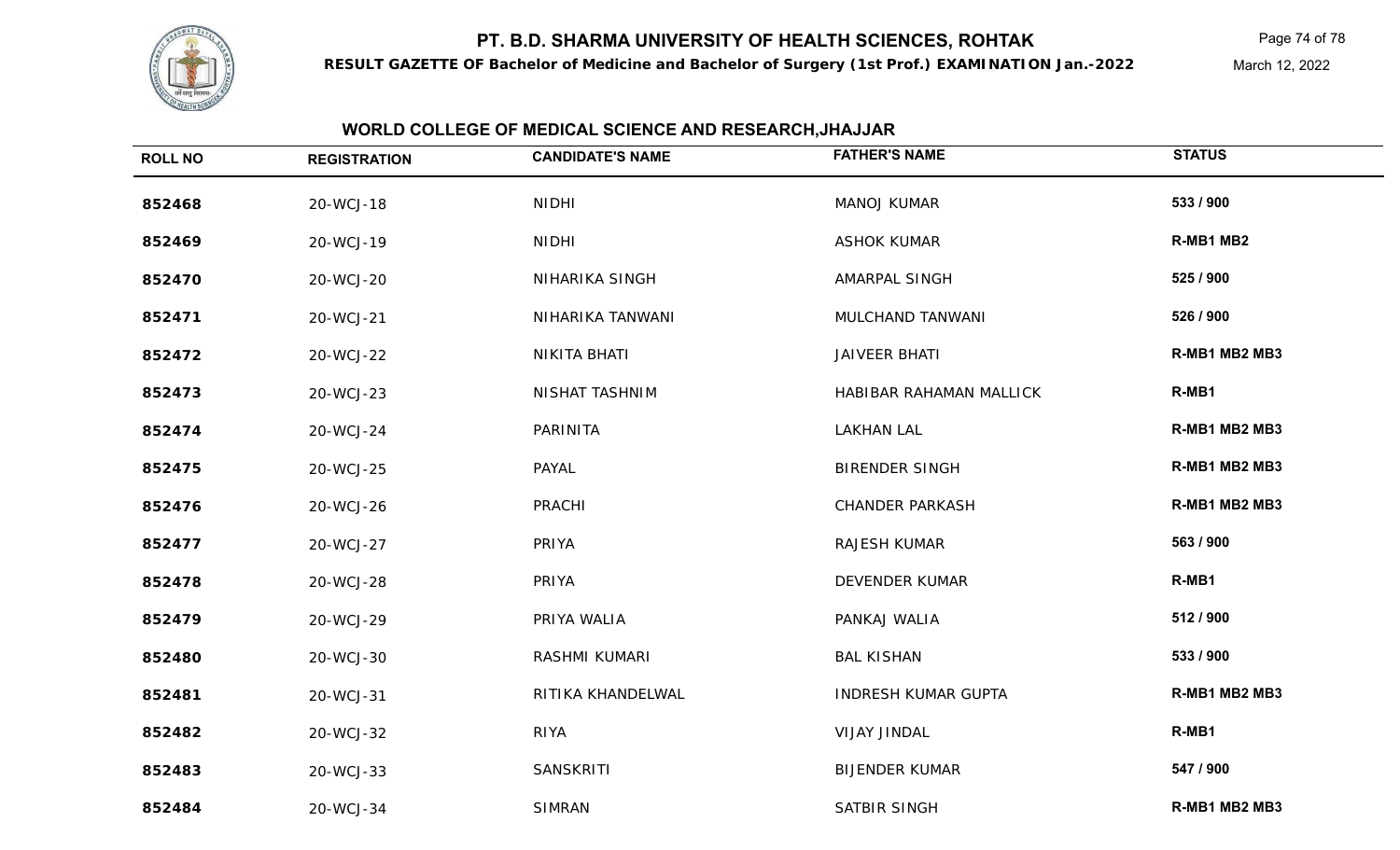

**RESULT GAZETTE OF Bachelor of Medicine and Bachelor of Surgery (1st Prof.) EXAMINATION Jan.-2022**

Page 75 of 78

March 12, 2022

| <b>ROLL NO</b> | <b>REGISTRATION</b> | <b>CANDIDATE'S NAME</b> | <b>FATHER'S NAME</b>  | <b>STATUS</b>     |
|----------------|---------------------|-------------------------|-----------------------|-------------------|
| 852485         | 20-WCJ-35           | <b>SUSHMITA DOLEY</b>   | MANORANJAN DOLEY      | R-MB1 MB2         |
| 852486         | 20-WCJ-36           | SWARNIMA TRIPATHI       | RAJESH KUMAR TRIPATHI | 504 / 900         |
| 852487         | 20-WCJ-37           | SWATI CHHIKARA          | SATISH CHHIKARA       | R-MB <sub>2</sub> |
| 852488         | 20-WCJ-38           | <b>TAMANNA</b>          | SATYAWAN              | R-MB1 MB2         |
| 852489         | 20-WCJ-39           | <b>TANISHA</b>          | <b>RAJROOP</b>        | 562 / 900         |
| 852490         | 20-WCJ-40           | <b>TARANA SINGH</b>     | <b>BHOODHAR SINGH</b> | R-MB1 MB2         |
| 852491         | 20-WCJ-41           | VISHAKHA DAGAR          | ANIL DAGAR            | R-MB <sub>2</sub> |
| 852492         | 20-WCJ-42           | AAKASH DRALL            | <b>MUKESH</b>         | R-MB1 MB2         |
| 852493         | 20-WCJ-43           | ABHAY                   | <b>MAHABIR PRASAD</b> | R-MB1 MB2         |
| 852494         | 20-WCJ-44           | ABHINAV                 | <b>JAI BHAWANI</b>    | 547 / 900         |
| 852495         | 20-WCJ-45           | ABHINAV KUMAR           | <b>BALRAJ SINGH</b>   | R-MB1 MB2 MB3     |
| 852496         | 20-WCJ-46           | ABHISHEK SHARMA         | PARVESH KUMAR SHARMA  | R-MB1 MB2 MB3     |
| 852497         | 20-WCJ-47           | AKHIL DANDYAN           | <b>RAM KUMAR</b>      | 537 / 900         |
| 852498         | 20-WCJ-48           | ANMOL PANWAR            | PREM SINGH            | 545 / 900         |
| 852499         | 20-WCJ-49           | <b>ARUNBALA S</b>       | SOMU P                | R-MB1 MB2 MB3     |
| 852500         | 20-WCJ-50           | ARYAN SINGHAL           | PANKAJ KUMAR SINGHAL  | R-MB1 MB2 MB3     |
| 852501         | 20-WCJ-51           | <b>ASHIRWAD SINGH</b>   | <b>RAJESH SINGH</b>   | R-MB1 MB2 MB3     |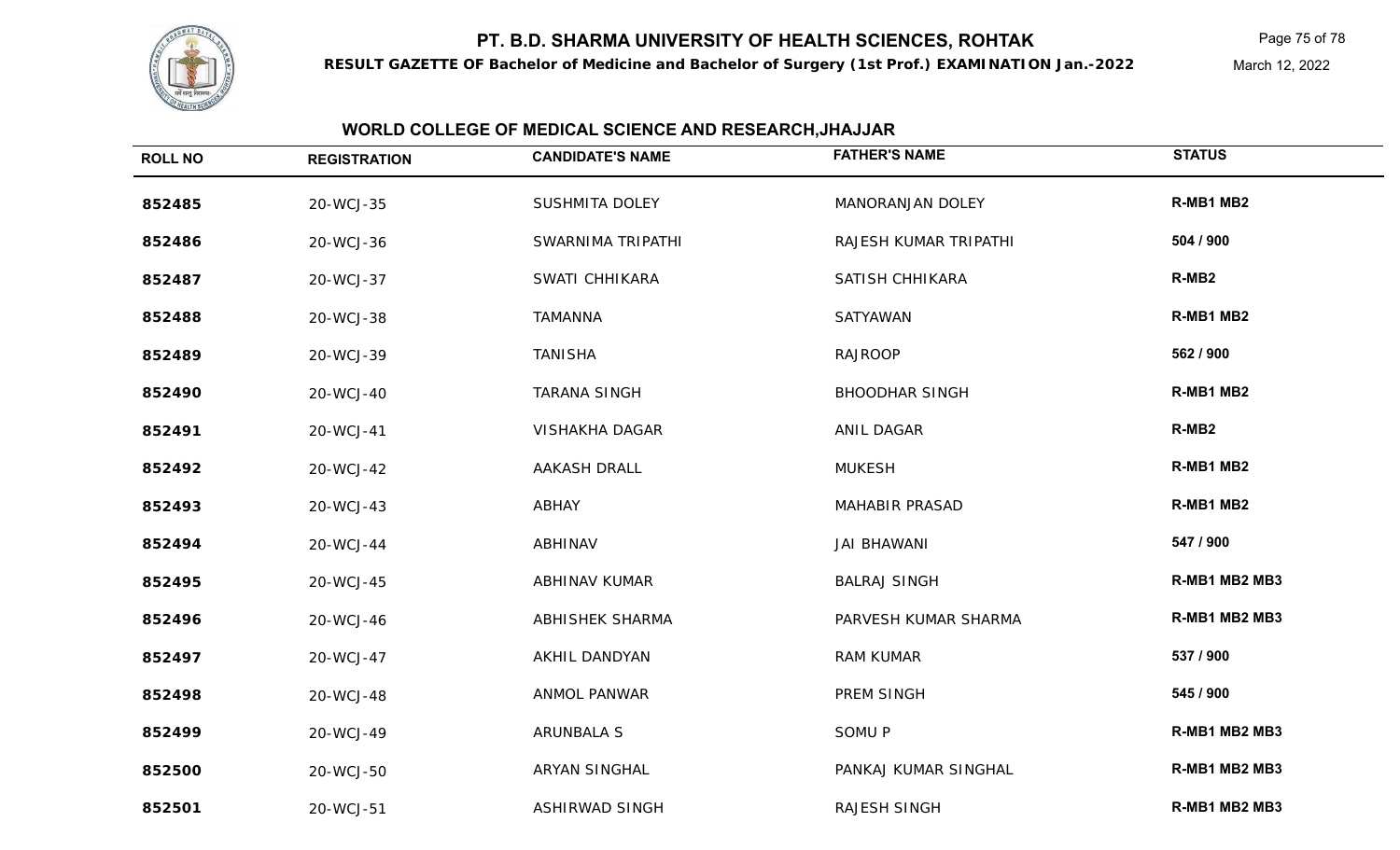

**RESULT GAZETTE OF Bachelor of Medicine and Bachelor of Surgery (1st Prof.) EXAMINATION Jan.-2022**

Page 76 of 78

March 12, 2022

| <b>ROLL NO</b> | <b>REGISTRATION</b> | <b>CANDIDATE'S NAME</b> | <b>FATHER'S NAME</b> | <b>STATUS</b> |
|----------------|---------------------|-------------------------|----------------------|---------------|
| 852502         | 20-WCJ-52           | <b>ATRAY TIWARI</b>     | SANKARSHAN SHARAN    | 516 / 900     |
| 852503         | 20-WCJ-53           | <b>AYUSH BHATI</b>      | <b>JAIVEER BHATI</b> | R-MB1 MB2 MB3 |
| 852504         | 20-WCJ-54           | BERIN HILL R            | REGI KUMAR K         | R-MB1 MB2     |
| 852505         | 20-WCJ-55           | <b>CHIRAG</b>           | PAWAN KUMAR          | R-MB1 MB2     |
| 852506         | 20-WCJ-56           | <b>DIVYA KUMAR</b>      | <b>SUKHBIR SINGH</b> | R-MB1 MB2     |
| 852507         | 20-WCJ-57           | <b>HARINATH G</b>       | <b>GOVINDARASU R</b> | R-MB1 MB2 MB3 |
| 852508         | 20-WCJ-58           | <b>HARSH</b>            | <b>KRISHAN SINGH</b> | 560 / 900     |
| 852509         | 20-WCJ-59           | <b>JATIN YADAV</b>      | <b>SURESH</b>        | R-MB1 MB2 MB3 |
| 852510         | 20-WCJ-60           | <b>JERMIAN DANIE S</b>  | SELVIN JEYA KUMAR P  | R-MB1 MB2 MB3 |
| 852511         | 20-WCJ-61           | KARANDEEP               | HARPAL SINGH         | R-MB1 MB3     |
| 852512         | 20-WCJ-62           | <b>MADHAV RAJ</b>       | SANJAY KUMAR SINGH   | R-MB1 MB3     |
| 852513         | 20-WCJ-63           | <b>MAHITOSH</b>         | SHAKTIPAL            | R-MB1         |
| 852514         | 20-WCJ-64           | <b>MANAN MEHTA</b>      | <b>AMIT MEHTA</b>    | R-MB1         |
| 852515         | 20-WCJ-65           | <b>MANISH</b>           | <b>RAJKUMAR</b>      | R-MB1 MB2 MB3 |
| 852516         | 20-WCJ-66           | <b>MANISH CHHILLAR</b>  | <b>JAGBIR</b>        | R-MB1 MB2 MB3 |
| 852517         | 20-WCJ-67           | MANISH RAJ ANAND        | <b>ASHOK KUMAR</b>   | R-MB1 MB2 MB3 |
| 852518         | 20-WCJ-68           | MEDHANSHU MAURYA        | BRIJNANDAN MAURYA    | R-MB1 MB2 MB3 |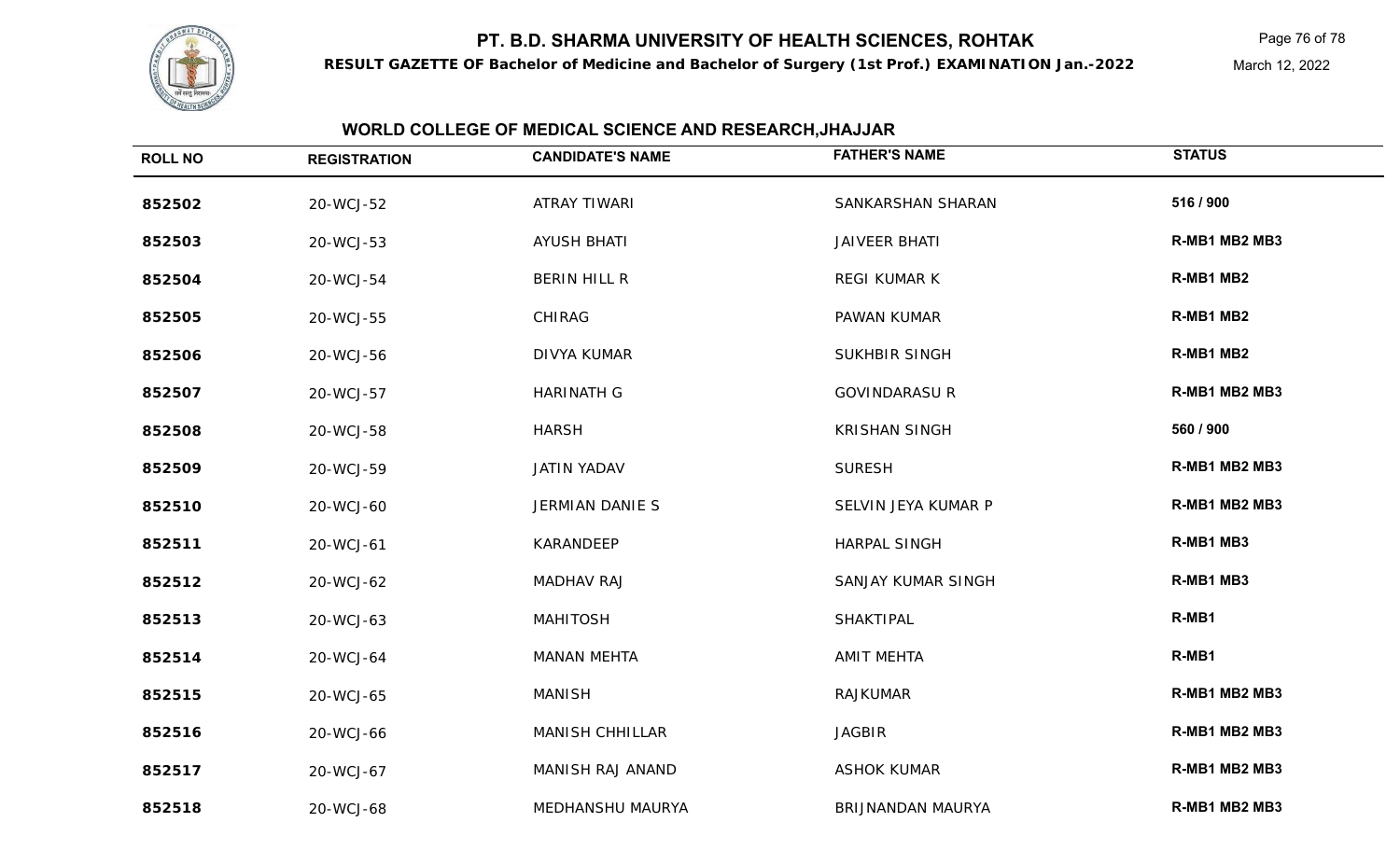

**RESULT GAZETTE OF Bachelor of Medicine and Bachelor of Surgery (1st Prof.) EXAMINATION Jan.-2022**

Page 77 of 78

March 12, 2022

| <b>ROLL NO</b> | <b>REGISTRATION</b> | <b>CANDIDATE'S NAME</b> | <b>FATHER'S NAME</b>  | <b>STATUS</b> |
|----------------|---------------------|-------------------------|-----------------------|---------------|
| 852519         | 20-WCJ-69           | <b>MOHIT</b>            | RAJ KUMAR             | R-MB1 MB2     |
| 852520         | 20-WCJ-70           | <b>MOHIT</b>            | <b>ASHOK KUMAR</b>    | R-MB1 MB3     |
| 852521         | 20-WCJ-71           | <b>MUNISH</b>           | <b>KHUSHI RAM</b>     | R-MB1 MB2 MB3 |
| 852522         | 20-WCJ-72           | <b>NAITIK</b>           | RAJBIR                | R-MB1 MB3     |
| 852523         | 20-WCJ-73           | NAVNEET VERMA           | RAJKUMAR VERMA        | 520 / 900     |
| 852524         | 20-WCJ-74           | <b>NIKHIL</b>           | <b>JOGINDER SINGH</b> | R-MB1 MB2 MB3 |
| 852525         | 20-WCJ-75           | <b>NISHANT</b>          | YOGESH KUMAR          | 529 / 900     |
| 852526         | 20-WCJ-76           | PEEYUSH CHARAN          | <b>GAJENDRA SINGH</b> | R-MB1 MB2     |
| 852527         | 20-WCJ-77           | PIYUSH KUMAR            | <b>ANIL KUMAR</b>     | 509 / 900     |
| 852528         | 20-WCJ-78           | PRANAV DEVDHAR          | SUNIL DEVDHAR         | R-MB1 MB3     |
| 852529         | 20-WCJ-80           | PUSHPANDER DEVDHAR      | SANJAY DEVDHAR        | R-MB1 MB2 MB3 |
| 852530         | 20-WCJ-81           | RATNAVA BHATTACHARYA    | RATAN BHATTACHARYA    | R-MB1 MB2 MB3 |
| 852531         | 20-WCJ-82           | <b>RISHABH</b>          | SHAMSHER SINGH        | R-MB1 MB2 MB3 |
| 852532         | 20-WCJ-83           | <b>ROHIT</b>            | <b>RAKESH</b>         | 493 / 900     |
| 852533         | 20-WCJ-84           | <b>SACHIN</b>           | <b>RAJESH</b>         | R-MB1 MB2 MB3 |
| 852534         | 20-WCJ-85           | <b>SAGAR</b>            | ABHIMANYU             | R-MB1 MB2 MB3 |
| 852535         | 20-WCJ-86           | <b>SHASHANK MANN</b>    | YUDHVEER SINGH MANN   | R-MB1 MB2     |